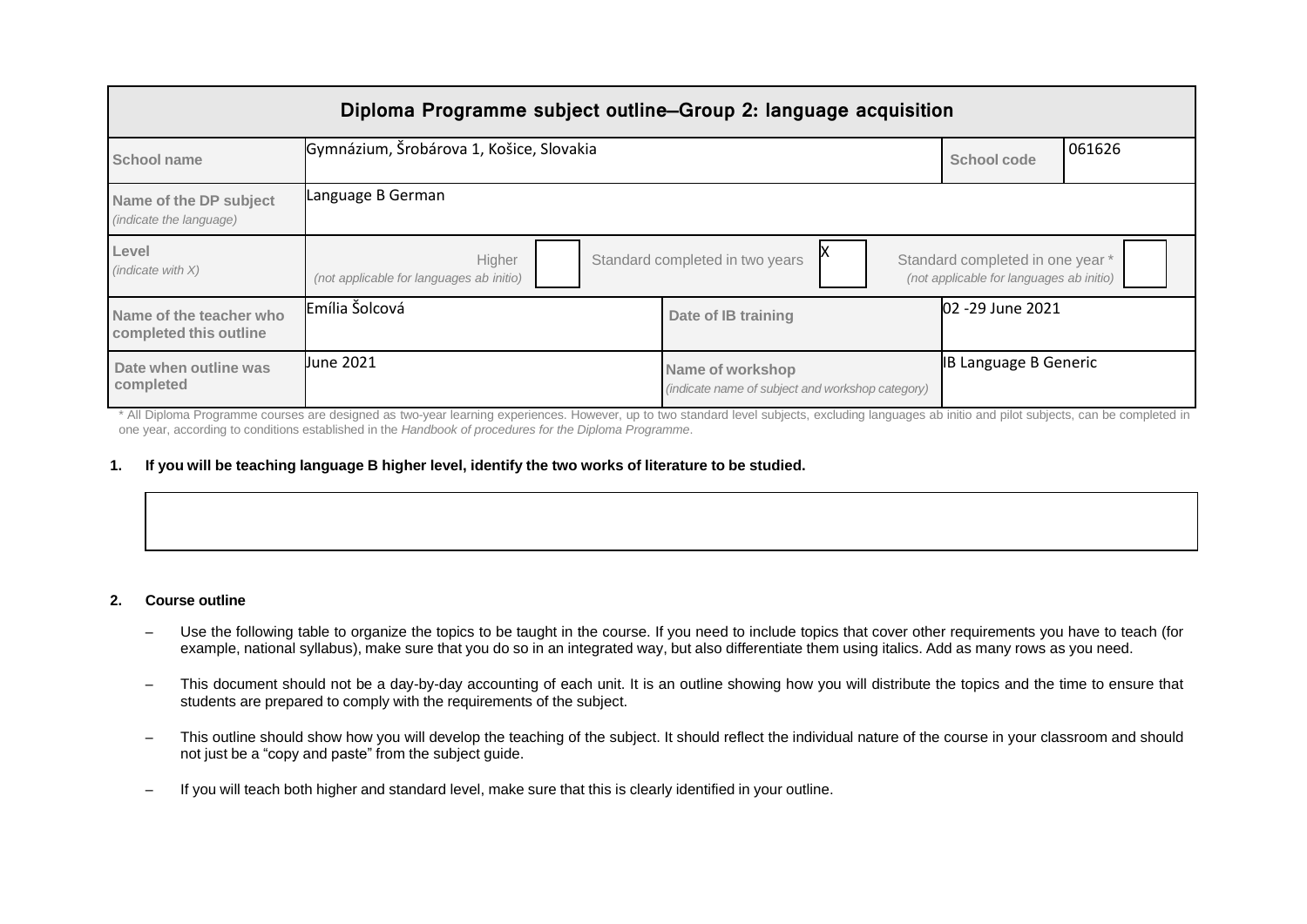|        | <b>Topic</b><br>(as<br>identified in<br>the IB<br>subject<br>guide)<br>State the topics in the<br>order you are planning<br>to teach them. | <b>Contents</b>                                                                                                                                                                                                                                                                                                                                                                                                         | <b>Allocated</b><br>$+i$ mo<br>45<br>One class is<br>าน<br>In one week<br>$\vert$ C<br>there are<br>$\overline{a}$ | Assessment instruments to be<br>used                                                                                                                                                                                                                                                                                                                                                                                                                                                                                                                                                                                                                                             | <b>Resources</b><br>List the main resources<br>to be used, including<br>information technology<br>if applicable.                                                                                                                  |
|--------|--------------------------------------------------------------------------------------------------------------------------------------------|-------------------------------------------------------------------------------------------------------------------------------------------------------------------------------------------------------------------------------------------------------------------------------------------------------------------------------------------------------------------------------------------------------------------------|--------------------------------------------------------------------------------------------------------------------|----------------------------------------------------------------------------------------------------------------------------------------------------------------------------------------------------------------------------------------------------------------------------------------------------------------------------------------------------------------------------------------------------------------------------------------------------------------------------------------------------------------------------------------------------------------------------------------------------------------------------------------------------------------------------------|-----------------------------------------------------------------------------------------------------------------------------------------------------------------------------------------------------------------------------------|
| Year 1 | <b>IDENTITIES</b>                                                                                                                          | Within this topic we will look at:<br>What does an identity<br>constitute of?<br>Healthy eating and wellbeing<br>$\bullet$<br><b>Beliefs and values</b><br>Refugees and migration - Wir<br>und die Anderen<br>Grammar content covered:<br>Linking words<br>Agreement of nouns,<br>adjectives<br>Comparatives<br>Intensifiers<br>Pronouns<br>Present tense<br>Pronouns<br>Reflexive pronouns and verbs<br>Compound nouns | 10 weeks/40<br>lessons/30 hours                                                                                    | Baseline assessment: speaking and<br>writing<br>Writing:<br>Description of a person<br>$\bullet$<br>Blog reflecting difficulties you<br>have with sticking to a healthy<br>living routine<br>Guide to healthy eating<br>Blog describing students'<br>exchange programme<br>Formal email describing some<br>of your current concerns about<br>an aspect of education and<br>seek advice<br>Biography of a famous person<br>Speaking:<br>Debate advantages and<br>$\bullet$<br>disadvantages of students'<br>exchange programmes<br>Presentation of student's<br>exchange programme<br>Questionnaire about healthy<br>lifestyle<br>Roleplay: Healthy eating<br>Picture description | Coursebook Deutsch<br>im Einsatz. German B<br>for the IB Diploma<br><b>Athentical texts</b><br>Online sources<br>Magazine articles<br>Dictionaries<br>Youtube songs,<br>videos<br>Film Good bye Lenin<br>Film Almanya<br>Pictures |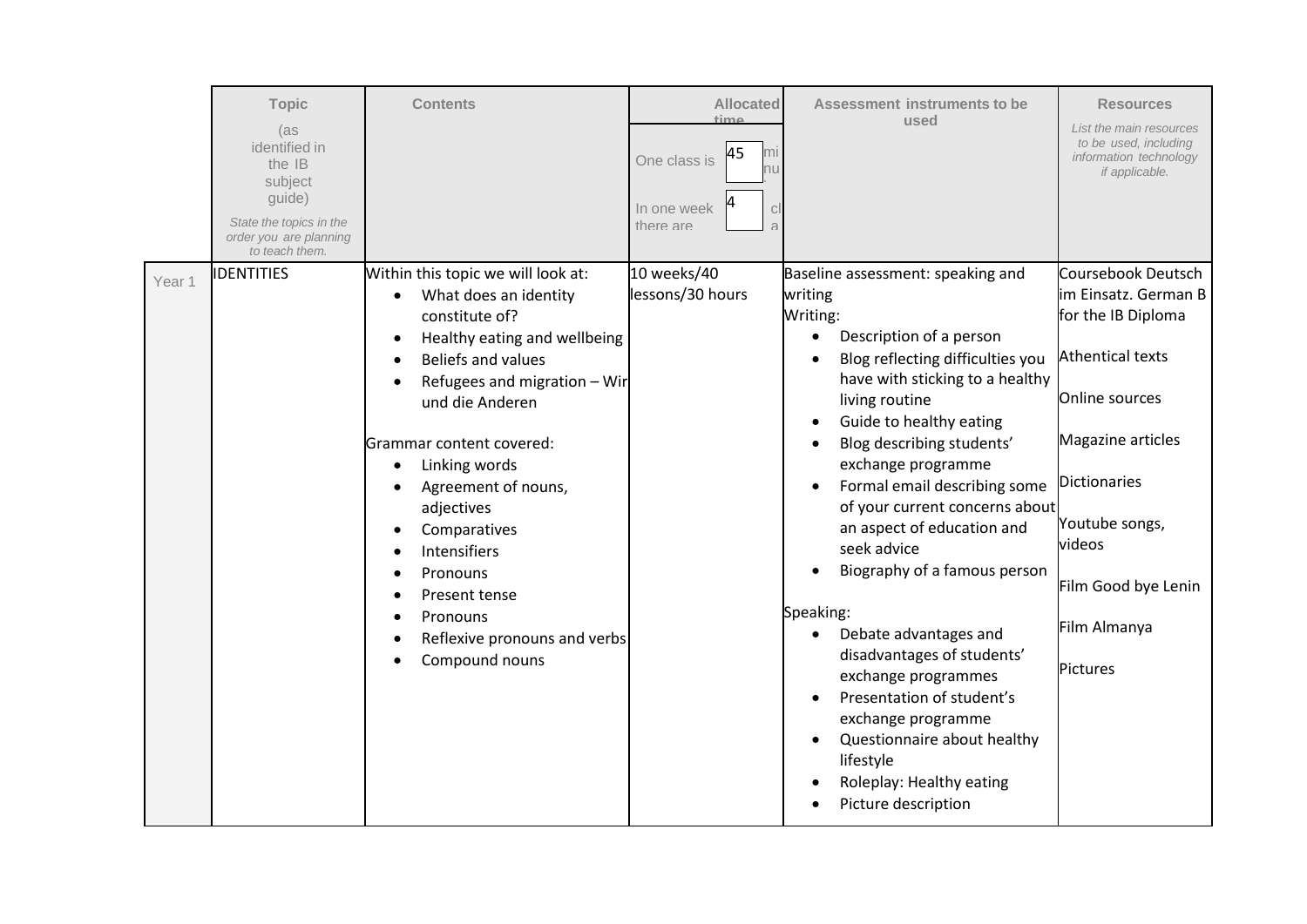|  |  | Presentation: Life of a famous<br>$\bullet$<br>person |
|--|--|-------------------------------------------------------|
|  |  | <b>Presentation: Ghosts</b><br>$\bullet$              |
|  |  | Roleplay: Immigrants<br>$\bullet$                     |
|  |  | Debate about the importance<br>$\bullet$              |
|  |  | of learning foreign languages                         |
|  |  | Reading:                                              |
|  |  | <b>Practice of reading skills</b>                     |
|  |  | through a variety of                                  |
|  |  | comprehension activities                              |
|  |  | based around texts in the                             |
|  |  | target language                                       |
|  |  | Typisch deutsch!<br>$\bullet$                         |
|  |  | Confrontation of prejudice,                           |
|  |  | positive and negative qualities                       |
|  |  | image of the German nation                            |
|  |  | Immer diese Ausländer How<br>$\bullet$                |
|  |  | fears and prejudice can                               |
|  |  | influence individual                                  |
|  |  | interpretation and                                    |
|  |  | comprehension of the text                             |
|  |  | Austausch Ősterreich -<br>$\bullet$                   |
|  |  | Deutschland - Exchange                                |
|  |  | programmes for students-                              |
|  |  | webforum, personal                                    |
|  |  | experience, comparison of                             |
|  |  | Germany and Austria in                                |
|  |  | different aspect like language,                       |
|  |  | culture, dialects,                                    |
|  |  | history, cuisine, school system,                      |
|  |  | nature                                                |
|  |  | Cool und gesund - matching<br>$\bullet$               |
|  |  | the correct heading                                   |
|  |  | Luther. Der Reformator - fill in                      |
|  |  | the gaps in the text                                  |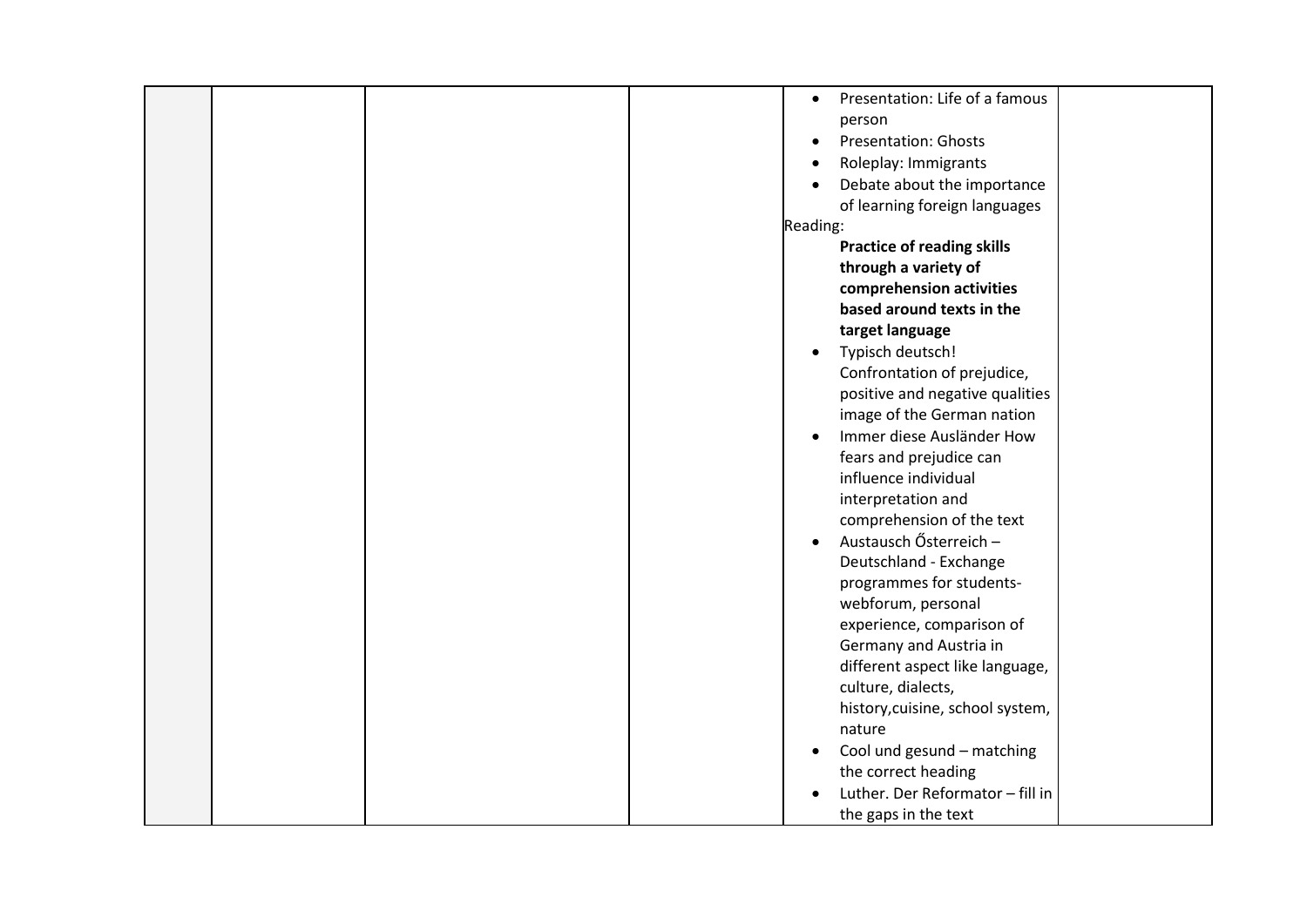|                    |                                    |             | Machtspiel - match the correct<br>$\bullet$<br>heading, true or false<br>information<br>Listening:<br><b>Practice of listening skills</b><br>through a variety of<br>comprehension activities<br>based around texts in the<br>target language<br>Listening - 4 tasks from the theme<br>Zum 20. Todestag von Falco -<br>$\bullet$<br>choose the correct answer<br>activity + additional material<br>from IB website (to meet the<br>requirements of Paper 2<br>assessment) + work with |
|--------------------|------------------------------------|-------------|---------------------------------------------------------------------------------------------------------------------------------------------------------------------------------------------------------------------------------------------------------------------------------------------------------------------------------------------------------------------------------------------------------------------------------------------------------------------------------------|
|                    |                                    |             | transcriptions<br>Zwei neue Sterne an<br>$\bullet$<br>deutschen Tennis_himmel-<br>professional<br>sport/performance-oriented<br>sport - choose the correct<br>oprion<br>Martin Luther und die Musik-a<br>$\bullet$<br>complex text listening<br>comprehension which results<br>into a group work on<br>presentation of conclusion of<br>their findings, group work on                                                                                                                 |
| <b>EXPERIENCES</b> | Within this topic we will look at: | 11 weeks/44 | poster with the most<br>important<br>Mit Flüchtlingen am<br>$\bullet$<br>Arbeitsplatz in die Zukunft-<br>choose the correct answer<br>Baseline assessment: speaking and                                                                                                                                                                                                                                                                                                               |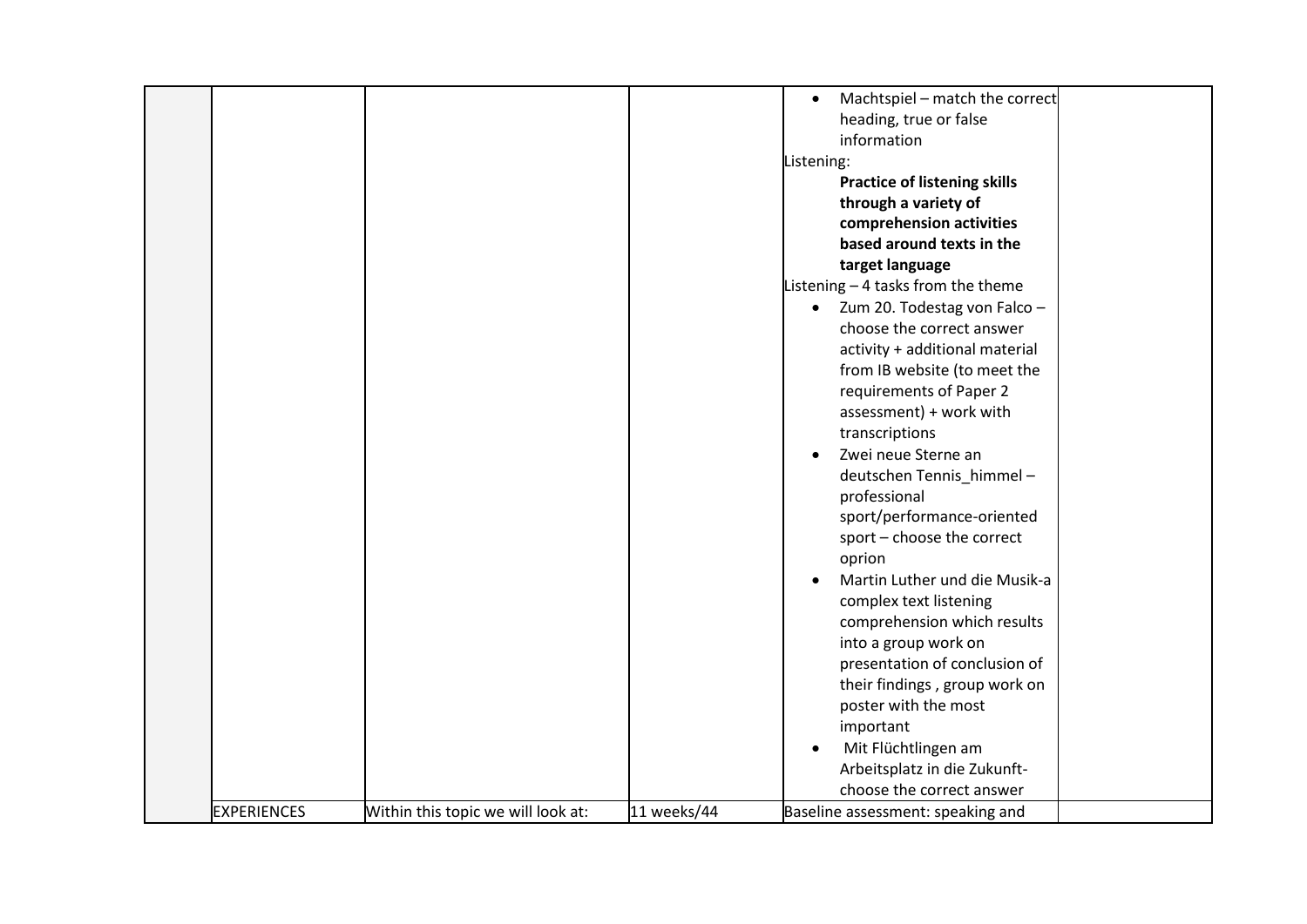| Heritage - looking at cultural lessons/33 hours | writing                                      |
|-------------------------------------------------|----------------------------------------------|
| heritage: What does culture                     | Writing:                                     |
| mean to you?                                    | $\bullet$                                    |
|                                                 | Essay: History of Germany                    |
| A culinary journey - German<br>$\bullet$        | Informal letter: "Eine                       |
| breakfast culture                               | kulinarische Reise durch                     |
| Festivals and traditions<br>$\bullet$           | Deutschland"                                 |
| Why do we travel? - the                         | Blog: Cultural globalisation<br>$\bullet$    |
| effects of tourism                              | Article: Travelling                          |
|                                                 | Formal letter: Request                       |
| Grammar content covered:                        |                                              |
| Perfect<br>$\bullet$                            | Speaking:                                    |
| Imperfect                                       | Presentation on a class trip to<br>$\bullet$ |
| Future tense                                    | <b>Berlin</b>                                |
| Modal verbs                                     | Debate about relationships<br>$\bullet$      |
| Idioms with food                                | <b>Presentation about East</b>               |
| Idioms with travelling                          | Germany                                      |
|                                                 | Roleplay: Traditional German<br>$\bullet$    |
|                                                 | cuisine                                      |
|                                                 | Presentation: Customs and                    |
|                                                 | traditions                                   |
|                                                 | Debate: Class trip                           |
|                                                 | Debate: Cultural differences                 |
|                                                 | Roleplay: Gap year<br>$\bullet$              |
|                                                 | Reading:                                     |
|                                                 | <b>Practice of reading skills</b>            |
|                                                 | through a variety of                         |
|                                                 | comprehension activities                     |
|                                                 | based around texts in the                    |
|                                                 | target language                              |
|                                                 | Buntes Berlin - put the<br>$\bullet$         |
|                                                 | sentences in the correct                     |
|                                                 | order+ describe the prejudice                |
|                                                 | the young people have                        |
|                                                 | Was ist typisch deutsches                    |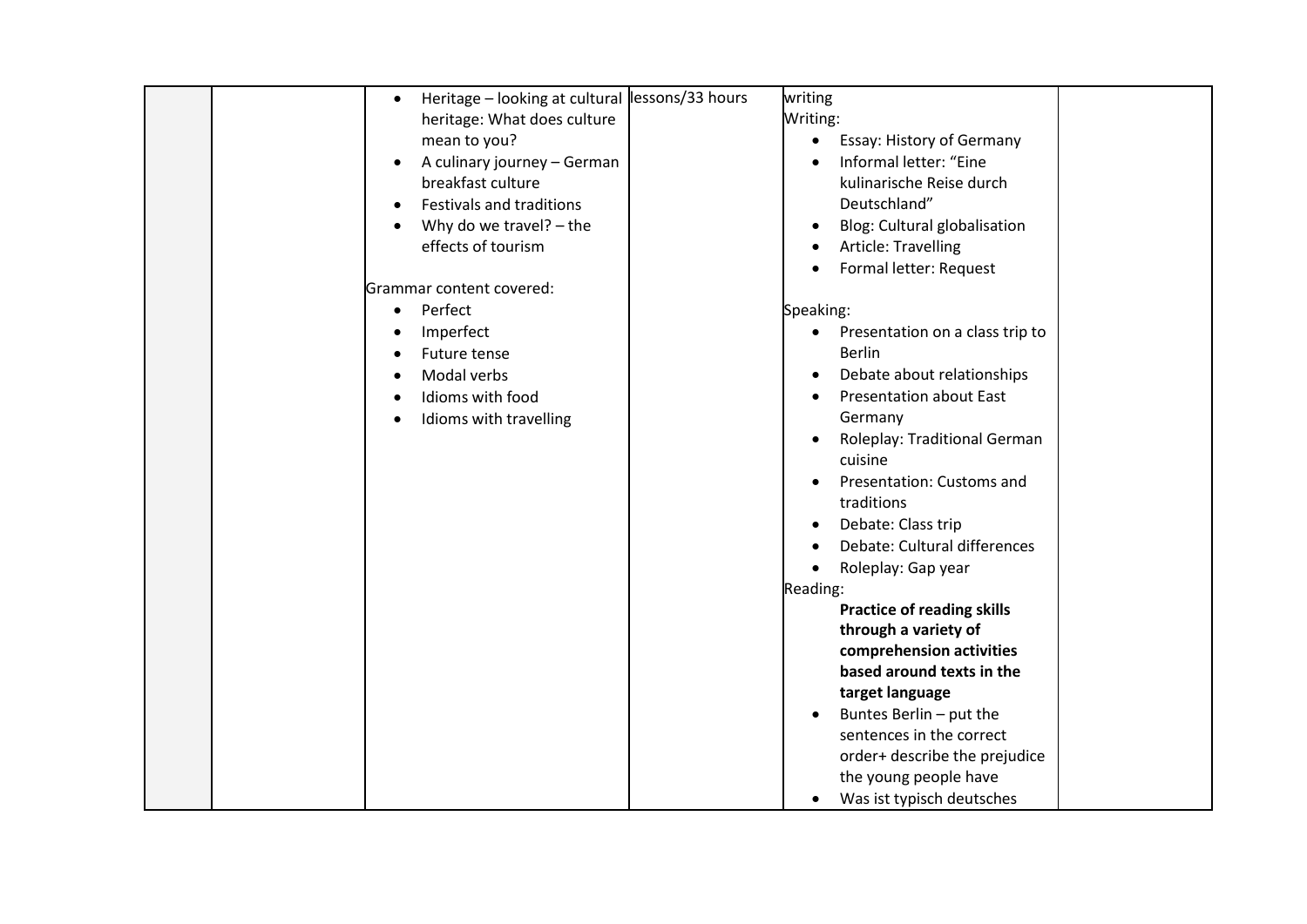| <b>HUMAN INGENUITY</b> | Within this topic we will look at:                                              | 11 weeks/44      | Essen?- Match the statement<br>and the person<br>Weihnachtszauber - correct<br>$\bullet$<br>order+fill in the gaps<br>Freiwilligendienst in Südkorea<br>$\bullet$<br>- answer the questions,<br>choose the correct answer<br>Listening:<br><b>Practice of listening skills</b><br>through a variety of<br>comprehension activities<br>based around texts in the<br>target language<br>Herausforderung des Lebens<br>$\bullet$<br>zwischen den Kulturen-answer<br>the question+ choose the<br>correct answer<br>Hat's geschmeckt? Was hat<br>$\bullet$<br>Brite zur Küche der<br>deutschsprachigen Länder zu<br>sagen - choose the correct<br>answer<br>So feiern Flüchtlinge in<br>$\bullet$<br>Deutschland ihr erstes<br>Weihnachten - choose the<br>correct answer<br>Ein Austauschjahr in Indiana -<br>$\bullet$<br>choose the correct answer,<br>true or false<br>Baseline assessment: speaking and |
|------------------------|---------------------------------------------------------------------------------|------------------|---------------------------------------------------------------------------------------------------------------------------------------------------------------------------------------------------------------------------------------------------------------------------------------------------------------------------------------------------------------------------------------------------------------------------------------------------------------------------------------------------------------------------------------------------------------------------------------------------------------------------------------------------------------------------------------------------------------------------------------------------------------------------------------------------------------------------------------------------------------------------------------------------------|
|                        | TV<br>German cinema<br>Comprehensive music<br>Advertising - fun or<br>$\bullet$ | lessons/33 hours | writing<br>Writing:<br>Informal letter to a friend:<br>$\bullet$<br>Asking for recommendation                                                                                                                                                                                                                                                                                                                                                                                                                                                                                                                                                                                                                                                                                                                                                                                                           |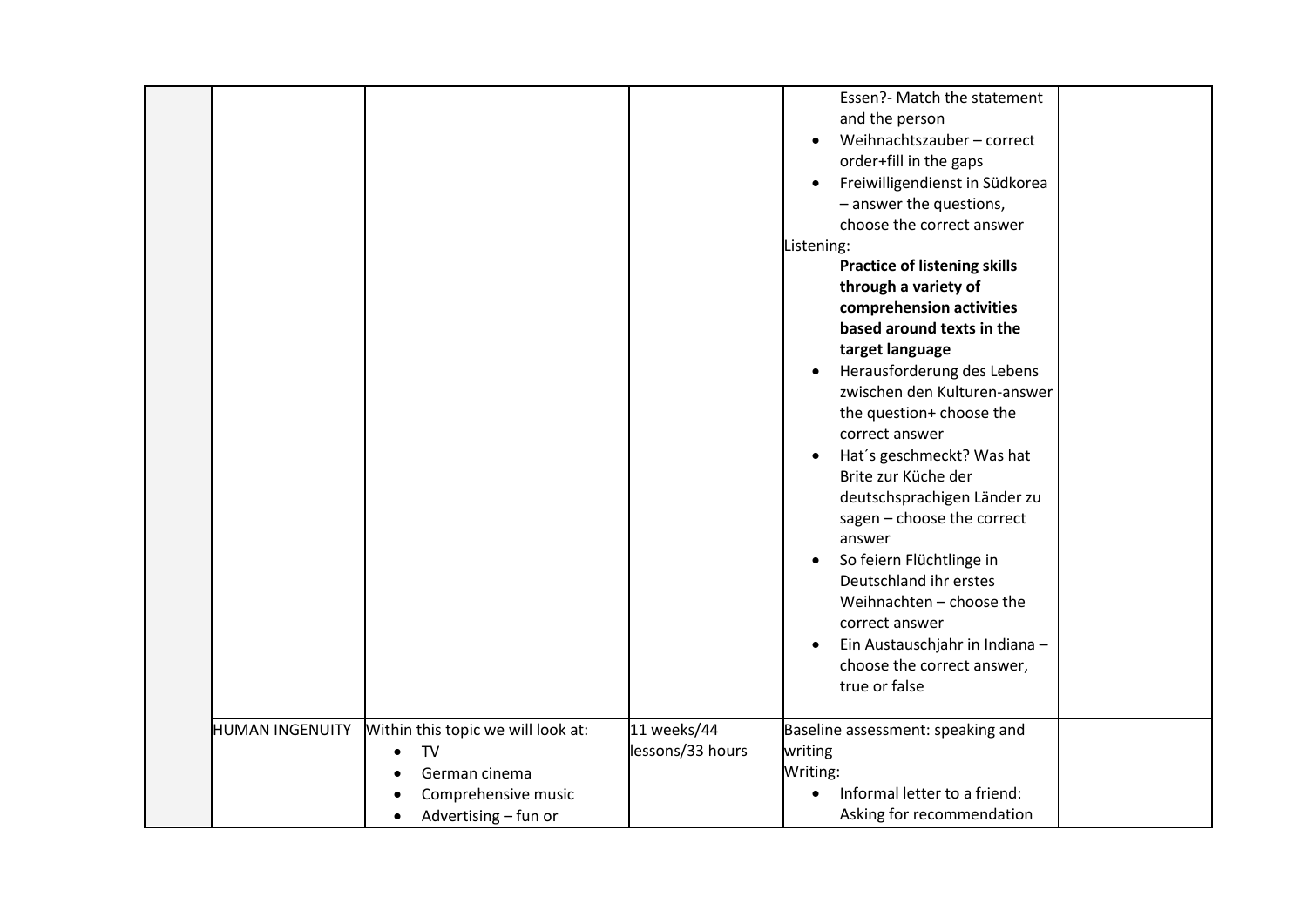# manipulation?

Grammar content covered

• Relative clauses

• Reinforcement of tenses

**Conditionals** 

Passive voice

## and advice

- Article: Environmentally friendly concerts
- Blog: Music festival
- Formal letter: Request
- Review of a film
- Report: An advertisement

### Speaking:

- Picture description
- Debate: Castings
- Roleplay: Castings
- Discussion: Film genre
- Presentation of a music project
- Debate: Advantages and disadvantages of commercials

## Reading:

**Practice of reading skills through a variety of comprehension activities based around texts in the target language**

- Castingshows Fluch und Segen zugleich – true or false, answer the question, find the synonyms
- Eine fast normale Familie: "Willkommen bei den Hartmanns" – answer the questions, find the synonyms, true or false
- Musik zur Integration fill in the text, answer the questions, find the synonyms, true or false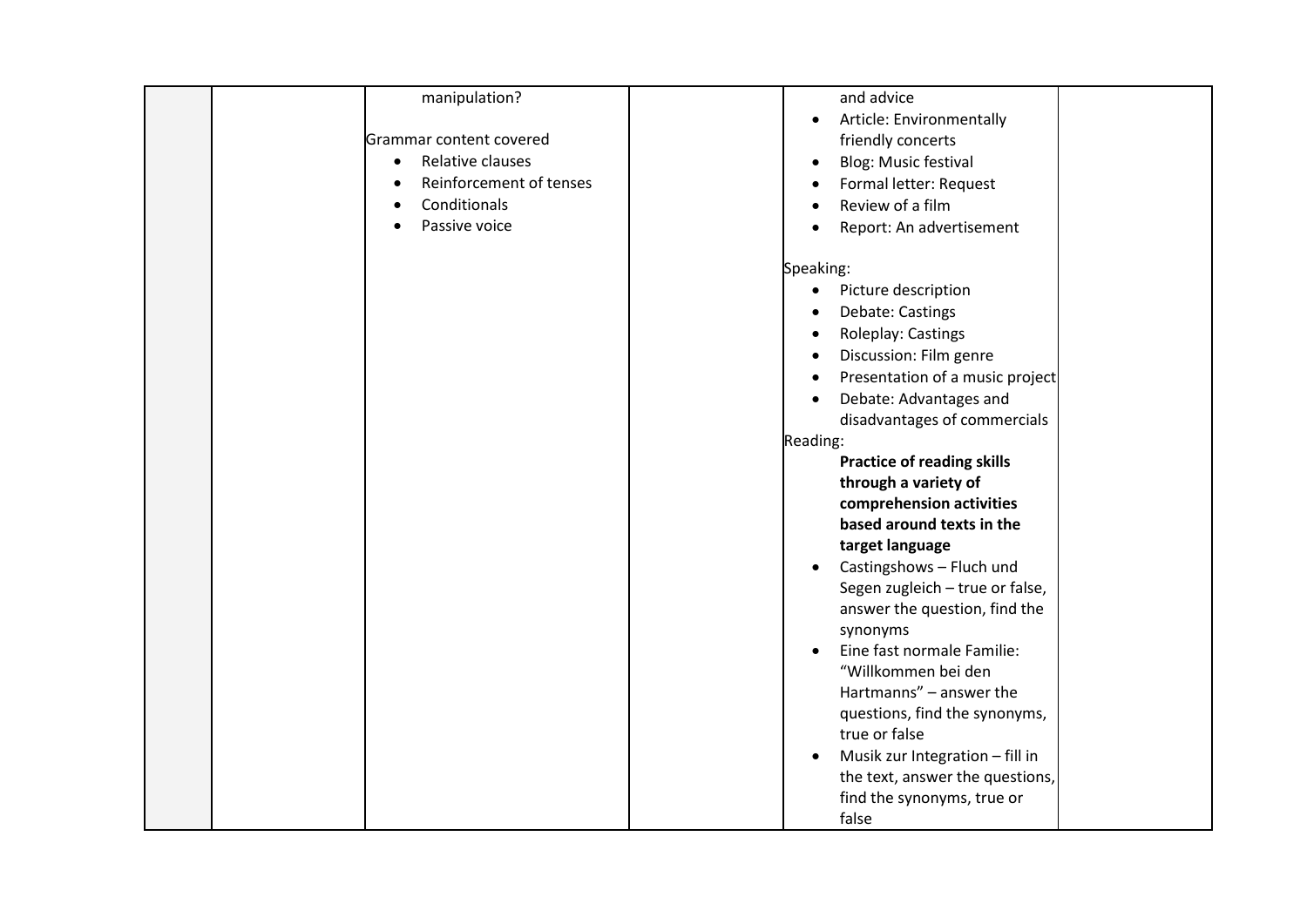|                   |                               |                                                                                                                                                                                                                                                                                                                                                                        |                                 | Die Macht der Werbung-<br>$\bullet$<br>choose the correct option<br>Listening:<br><b>Practice of listening skills</b><br>through a variety of<br>comprehension activities<br>based around texts in the<br>target language<br>Interview mit Sabine Fischer-<br>choose the correct answer<br>Interview mit einem<br>$\bullet$<br>Filmhistoriker - answer the<br>questions, choose the correct<br>answer<br>Der Flüchtlingschor - answer<br>$\bullet$<br>the questions, choose the<br>correct answer<br>Werbing - answer the<br>questions<br>Film/advertising - discussion |
|-------------------|-------------------------------|------------------------------------------------------------------------------------------------------------------------------------------------------------------------------------------------------------------------------------------------------------------------------------------------------------------------------------------------------------------------|---------------------------------|-------------------------------------------------------------------------------------------------------------------------------------------------------------------------------------------------------------------------------------------------------------------------------------------------------------------------------------------------------------------------------------------------------------------------------------------------------------------------------------------------------------------------------------------------------------------------|
|                   |                               |                                                                                                                                                                                                                                                                                                                                                                        |                                 |                                                                                                                                                                                                                                                                                                                                                                                                                                                                                                                                                                         |
| Year <sub>2</sub> | SOCIAL<br><b>ORGANISATION</b> | Within this topic we will look at:<br>The digital world<br>$\bullet$<br>Today's youth and the people<br>$\bullet$<br>round them<br>School - learning for life<br>$\bullet$<br>Legal structures in the world<br>$\bullet$<br>Grammar content covered<br>Future tense<br>$\bullet$<br>Prepositions and cases<br>$\bullet$<br>Passive voice<br>Modal verbs<br>Imperatives | 11 weeks/44<br>lessons/33 hours | Baseline assessment: speaking and<br>writing<br>Writing:<br>Formal letter: Letter of<br>$\bullet$<br>application<br>Questionnaire<br>$\bullet$<br>A diary of a user of digital<br>media<br>Formal letter: Request<br>$\bullet$<br>Poster to inform the reader<br>about the dangers of digital<br>world and how to stay safe<br>online                                                                                                                                                                                                                                   |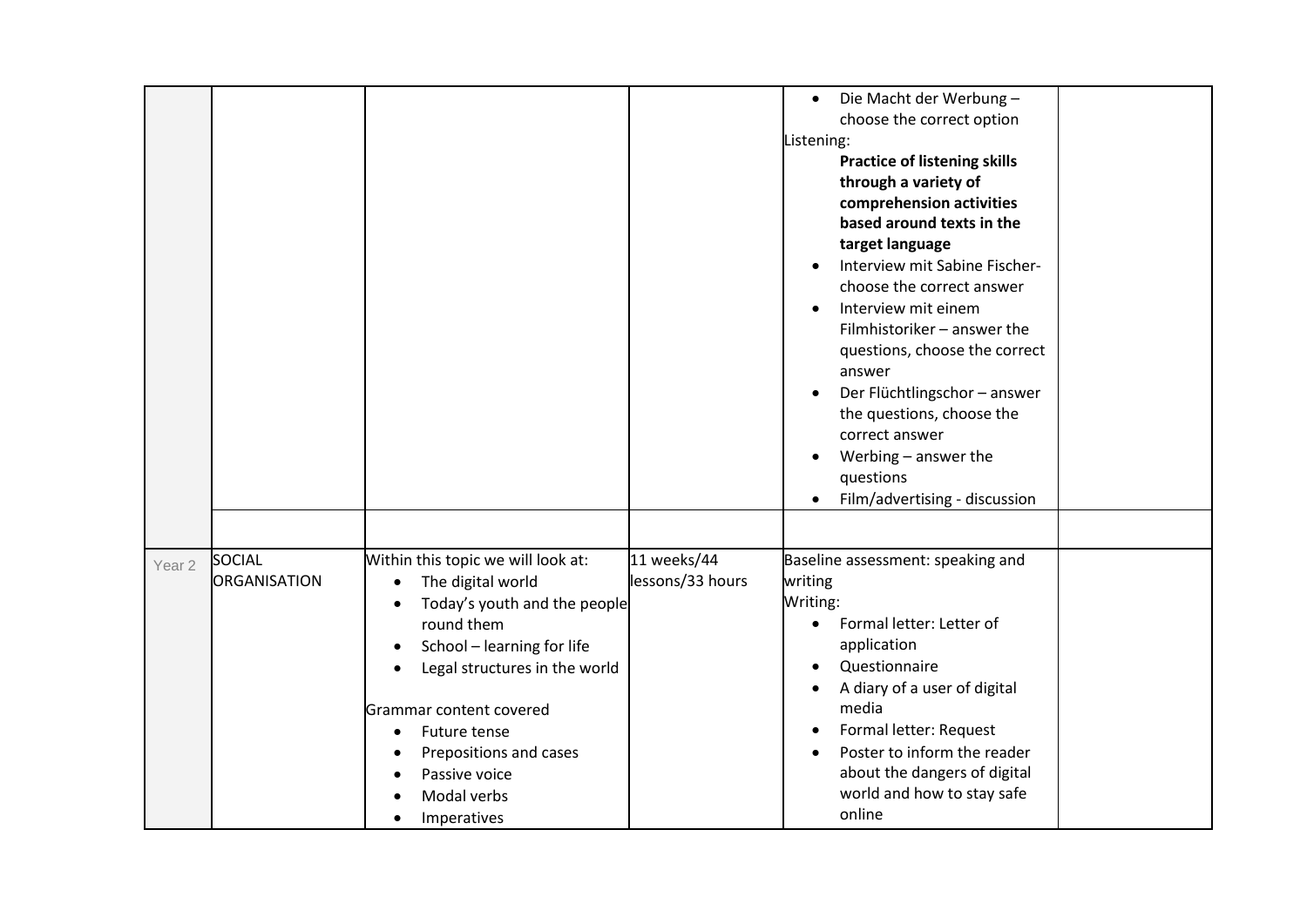|  |  | $\bullet$ | Email: Social media                |  |
|--|--|-----------|------------------------------------|--|
|  |  | $\bullet$ | Description of a photograph        |  |
|  |  | $\bullet$ | An interview: Future plans         |  |
|  |  | $\bullet$ | My diary                           |  |
|  |  | $\bullet$ | Informal letter: Giving advice     |  |
|  |  | $\bullet$ | Blog: Men's jobs                   |  |
|  |  | $\bullet$ | Essay: Life after school           |  |
|  |  |           |                                    |  |
|  |  | Speaking: |                                    |  |
|  |  | $\bullet$ | Debate: Crimes                     |  |
|  |  | $\bullet$ | Roleplay: Job interview            |  |
|  |  | $\bullet$ | Presentation: Social media         |  |
|  |  | $\bullet$ | <b>Presentation: Statistics</b>    |  |
|  |  | $\bullet$ | Debate: Cyberbullying              |  |
|  |  | $\bullet$ | Presentation: My favourite         |  |
|  |  |           | subject                            |  |
|  |  | $\bullet$ | Roleplay: Future plans             |  |
|  |  | $\bullet$ | Roleplay: Online schooling         |  |
|  |  | $\bullet$ | <b>Presentation: Famous German</b> |  |
|  |  |           | scientists                         |  |
|  |  | $\bullet$ | Debate Extracurricular             |  |
|  |  |           | activities                         |  |
|  |  | $\bullet$ | <b>Presentation: Volunteering</b>  |  |
|  |  | $\bullet$ | Speaking and writing:              |  |
|  |  |           | Recommendation                     |  |
|  |  | Reading:  |                                    |  |
|  |  |           | <b>Practice of reading skills</b>  |  |
|  |  |           | through a variety of               |  |
|  |  |           | comprehension activities           |  |
|  |  |           | based around texts in the          |  |
|  |  |           | target language                    |  |
|  |  | $\bullet$ | Tagebuch eines jugendlichen        |  |
|  |  |           | Facebook-Nutzers - complete        |  |
|  |  |           | the information                    |  |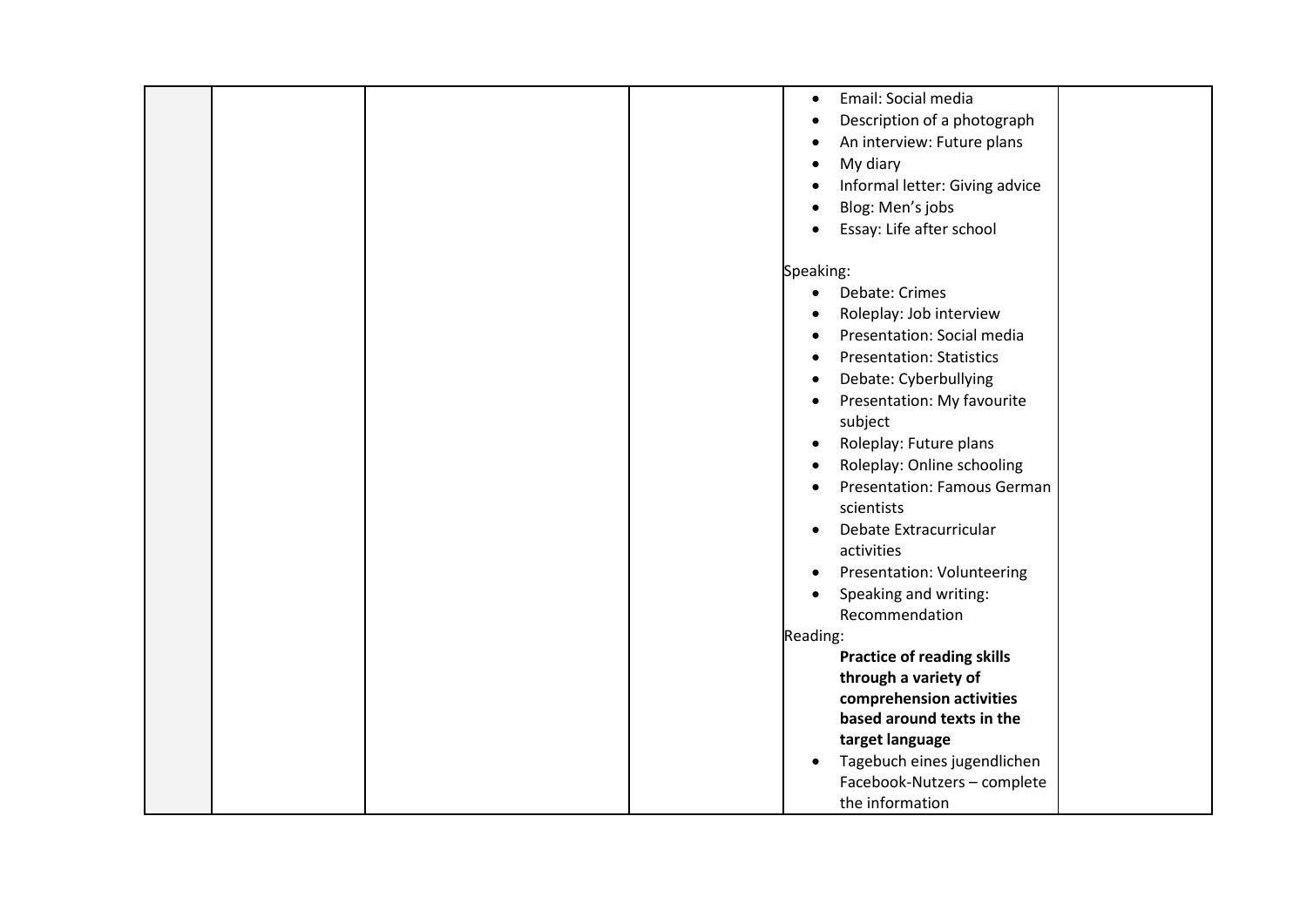|                               |                                                                                                                                                                                                                                                                                                              |                                 | Soziale Milieus der<br>$\bullet$<br>Jugendlichen - match the<br>information<br>Die Internetschule - compare<br>the information<br>Jugendliche in Gefängnis-<br>$\bullet$<br>choose the correct answer<br>Listening:<br><b>Practice of listening skills</b><br>through a variety of<br>comprehension activities<br>based around texts in the<br>target language<br>Im Netz fängt's oft an - choose<br>the correct answer<br>Die Jugend - choose the<br>$\bullet$<br>correct answer, finish the<br>sentence<br>Das Kaffeegeschäft - Ein<br>$\bullet$<br>Traum wird wahr - choose the<br>correct answer<br>So geht Knast! - answer the<br>questions, choose the correct<br>answer |
|-------------------------------|--------------------------------------------------------------------------------------------------------------------------------------------------------------------------------------------------------------------------------------------------------------------------------------------------------------|---------------------------------|--------------------------------------------------------------------------------------------------------------------------------------------------------------------------------------------------------------------------------------------------------------------------------------------------------------------------------------------------------------------------------------------------------------------------------------------------------------------------------------------------------------------------------------------------------------------------------------------------------------------------------------------------------------------------------|
| <b>SHARING THE</b><br>PLANNET | Within this topic we will look at:<br>The global consumer, fair<br>$\bullet$<br>trade and child labour<br>Refugees and migration<br>$\bullet$<br>Tackling climate change and<br>$\bullet$<br>the effect of tourism on<br>nature $-$ A man in the nature<br>- The Alps<br>Humans need alternative<br>energies | 12 weeks/48<br>lessons/36 hours | Baseline assessment: speaking and<br>writing<br>Writing:<br>Blog: Working experience<br>$\bullet$<br>Leaflet: Searching for<br>volunteers<br>Formal letter: Request<br>$\bullet$<br>Article: Charity event<br>$\bullet$<br>Report: Protests against<br>$\bullet$<br>nuclear energy                                                                                                                                                                                                                                                                                                                                                                                             |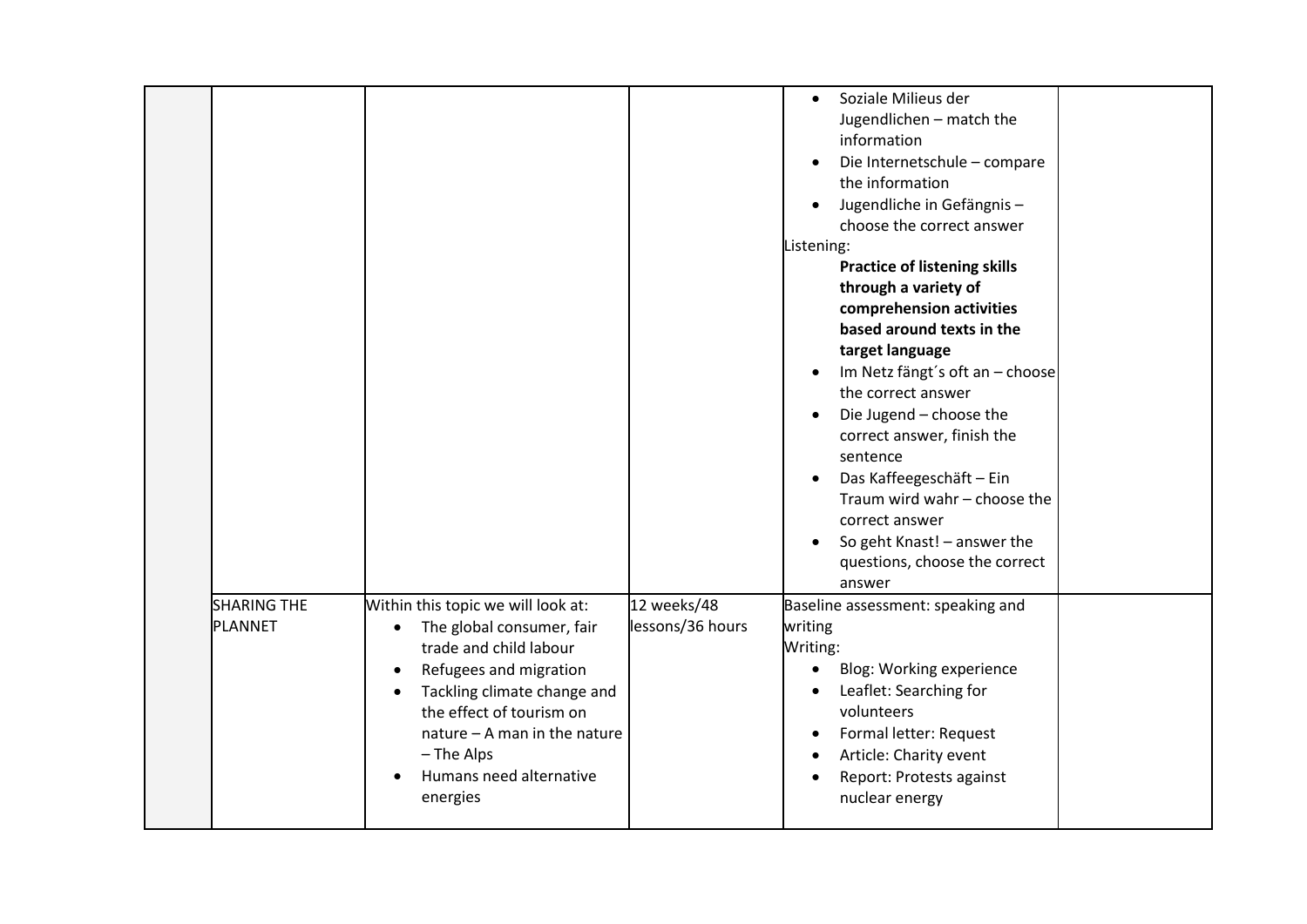| Grammar content covered   | Speaking:                                 |
|---------------------------|-------------------------------------------|
| Time clauses<br>$\bullet$ | Debate: Organisation of a<br>$\bullet$    |
| Indirect speech           | charity event                             |
| Compound sentences        | Discussion: Refugees and<br>$\bullet$     |
|                           | German politics                           |
|                           | Debate: Advantages and<br>$\bullet$       |
|                           | disadvantages of nuclear                  |
|                           | energy                                    |
|                           | Debate: Nuclear power phase-<br>$\bullet$ |
|                           | out in Germany                            |
|                           | Reading:                                  |
|                           | <b>Practice of reading skills</b>         |
|                           | through a variety of                      |
|                           | comprehension activities                  |
|                           | based around texts in the                 |
|                           | target language                           |
|                           | Was ist Fair Trade? - choose<br>$\bullet$ |
|                           | the correct answer, find the              |
|                           | synonyms                                  |
|                           | Alpen unter Druck - choose<br>$\bullet$   |
|                           | the correct answer, true or               |
|                           | false, find the synonyms, fill in         |
|                           | the gaps<br>Ein Jahr "Wir schaffen das."- |
|                           | $\bullet$<br>choose the correct answer,   |
|                           | true or false, support your               |
|                           | opinion                                   |
|                           | Ein Leben im Schatten der<br>$\bullet$    |
|                           | Reaktortürme - match the                  |
|                           | correct answer                            |
|                           | Listening:                                |
|                           | <b>Practice of listening skills</b>       |
|                           | through a variety of                      |
|                           | comprehension activities                  |
|                           | based around texts in the                 |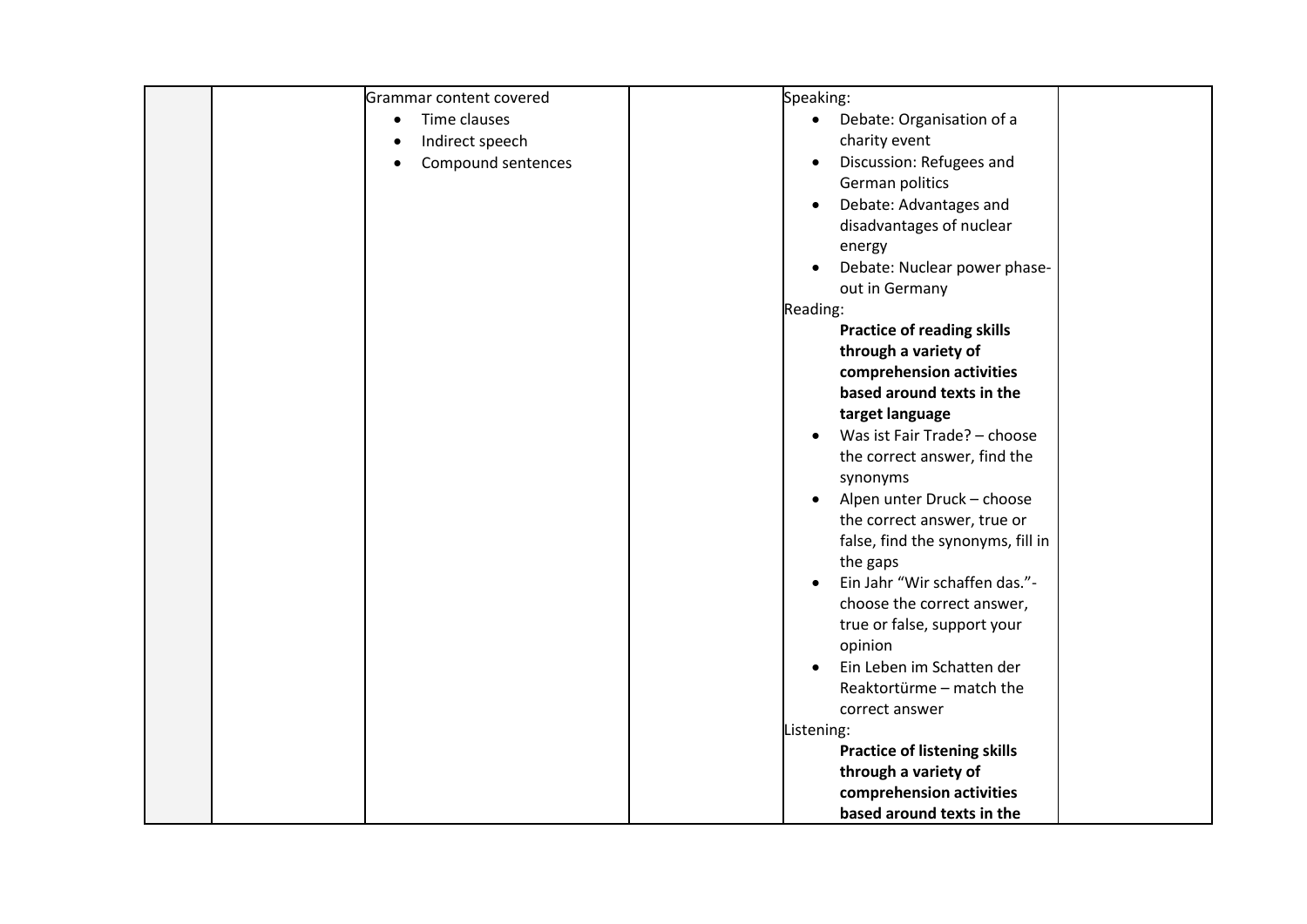|  |  | target language<br>Minimalistisch leben - choose<br>the correct answer<br>Ein Reisebericht - choose the<br>$\bullet$<br>correct anwer, answer the<br>questions<br>Fahr mit mir den Fluss hinunter<br>$\bullet$<br>- find the word pairs, choose<br>the correct answer,<br>associations<br>Eine Zukunft ohne Atomkraft -<br>$\bullet$<br>answer the questions, choose<br>the correct answer |
|--|--|--------------------------------------------------------------------------------------------------------------------------------------------------------------------------------------------------------------------------------------------------------------------------------------------------------------------------------------------------------------------------------------------|
|  |  |                                                                                                                                                                                                                                                                                                                                                                                            |
|  |  |                                                                                                                                                                                                                                                                                                                                                                                            |

### **3. IB Internal and external assessment requirements to be completed during the course**

Briefly explain how and when you will work on them. Include the date when you will first introduce the internal and external assessment requirements, when they will be due and how students will be prepared to complete them.

Class activities, homework, writtten tests after every chapter are parts of the formative assesment of a student's progress and encourage them to work systematically. Results will be given as a percentage of total marks and as a grade from 1 to 7. The end of the year exam at the end of the first year of the course will be structured in a way similar to a real exam and marked using the same criteria to give students the opportunity to know their level of knowledge. Students will be given Paper 1 and Paper 2 containing topics of core syllabus studied in the first year.

The final IB DP assessment is as follows :

Internal and external assessment requirements to be introduced in the 2-nd week of September Year 1 and again in September of Year 2.

Internal assessment (Year 2, 3-rd week of January)

Individual oral (25%) – recording of conversation with the teacher, based on a picture or photograph (SL)

Final Examinations – May Year 2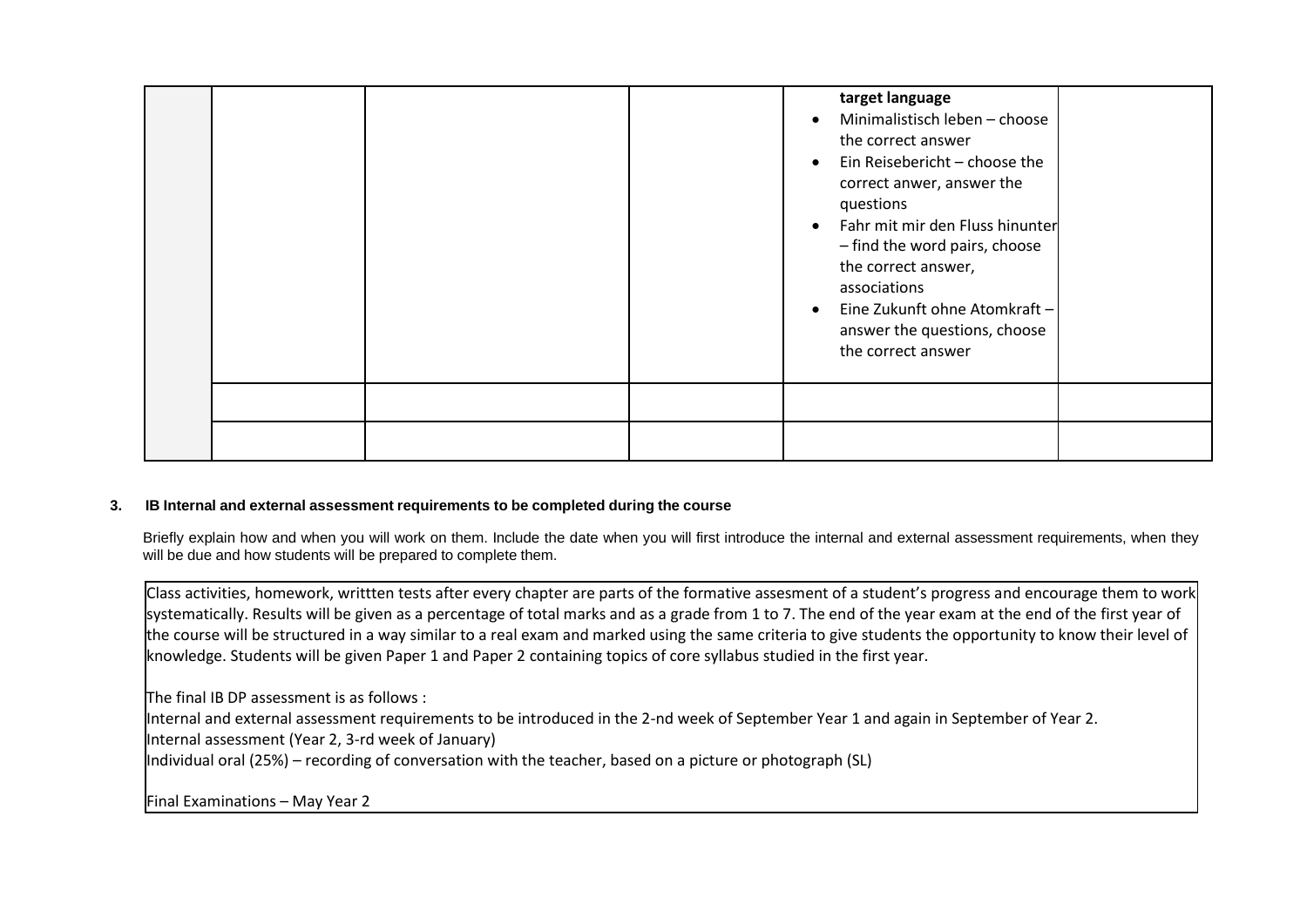## **4. Links to TOK**

You are expected to explore links between the topics of your subject and TOK. As an example of how you would do this, choose one topic from your course outline that would allow your students to make links with TOK. Describe how you would plan the lessoncours.

| Topic              | Link with TOK (including description of lesson plan)                                                                                                                                                                                                                                                                                                                                                                                                                                                                                                                                                                                                                                                                                                                                                                                                                                                                                                                                                                                                                                                                                                                          |
|--------------------|-------------------------------------------------------------------------------------------------------------------------------------------------------------------------------------------------------------------------------------------------------------------------------------------------------------------------------------------------------------------------------------------------------------------------------------------------------------------------------------------------------------------------------------------------------------------------------------------------------------------------------------------------------------------------------------------------------------------------------------------------------------------------------------------------------------------------------------------------------------------------------------------------------------------------------------------------------------------------------------------------------------------------------------------------------------------------------------------------------------------------------------------------------------------------------|
| Sharing the planet | Our exploration of the German language provides extensive opportnities to tie with TOK. As one example, in the topic Sharing the planet, we<br>will discuss and try to answer these questions :<br>How does language influence our views of others?<br>$\bullet$<br>Is it the case that if we cannot express something we do not know it?<br>$\bullet$<br>Do all people share some innate linguistic knowledge ? If the categories that we use necessarily empower or marginalise, is it ever<br>$\bullet$<br>possible to produce knowledge that does not either reflect or challenge existing power structures ?<br>If language works according to sets of rules and conventions, how much scope do we have as individuals to break the rules or<br>$\bullet$<br>challenge these conventions?<br>Does ethical language differ in any significant way from other types of language ?<br>$\bullet$<br>If people speak more than one language, is what they know different in each language?<br>$\bullet$<br>How can we use language to shape and deliberately manipulate thought?<br>$\bullet$<br><b>Unit Plan: Fair Trade</b><br>Lessons of instruction: 8 (4 lessons a week) |
|                    | <b>Resources</b>                                                                                                                                                                                                                                                                                                                                                                                                                                                                                                                                                                                                                                                                                                                                                                                                                                                                                                                                                                                                                                                                                                                                                              |
|                    | 1.Visual stimulus https://www.youtube.com/watch?v=yGkthHVND3I (MAKE THE WORLD A BETTER                                                                                                                                                                                                                                                                                                                                                                                                                                                                                                                                                                                                                                                                                                                                                                                                                                                                                                                                                                                                                                                                                        |
|                    | PLACE - Fairtrade und die globalen Nachhaltigkeitsziele (deutsch)<br>2. Visual stimulus https://www.youtube.com/watch?v=lZ EOK-fF o (Fairtrade Matters - Kurzfilm)                                                                                                                                                                                                                                                                                                                                                                                                                                                                                                                                                                                                                                                                                                                                                                                                                                                                                                                                                                                                            |
|                    |                                                                                                                                                                                                                                                                                                                                                                                                                                                                                                                                                                                                                                                                                                                                                                                                                                                                                                                                                                                                                                                                                                                                                                               |
|                    | <b>Wortschatz - Wortbildung mit "Arbeit"</b>                                                                                                                                                                                                                                                                                                                                                                                                                                                                                                                                                                                                                                                                                                                                                                                                                                                                                                                                                                                                                                                                                                                                  |
|                    | Bevor die Schüler die Texte zum Thema Fair Trade lesen, bereiten sie das Wortfeld "Arbeit" vor und analysieren                                                                                                                                                                                                                                                                                                                                                                                                                                                                                                                                                                                                                                                                                                                                                                                                                                                                                                                                                                                                                                                                |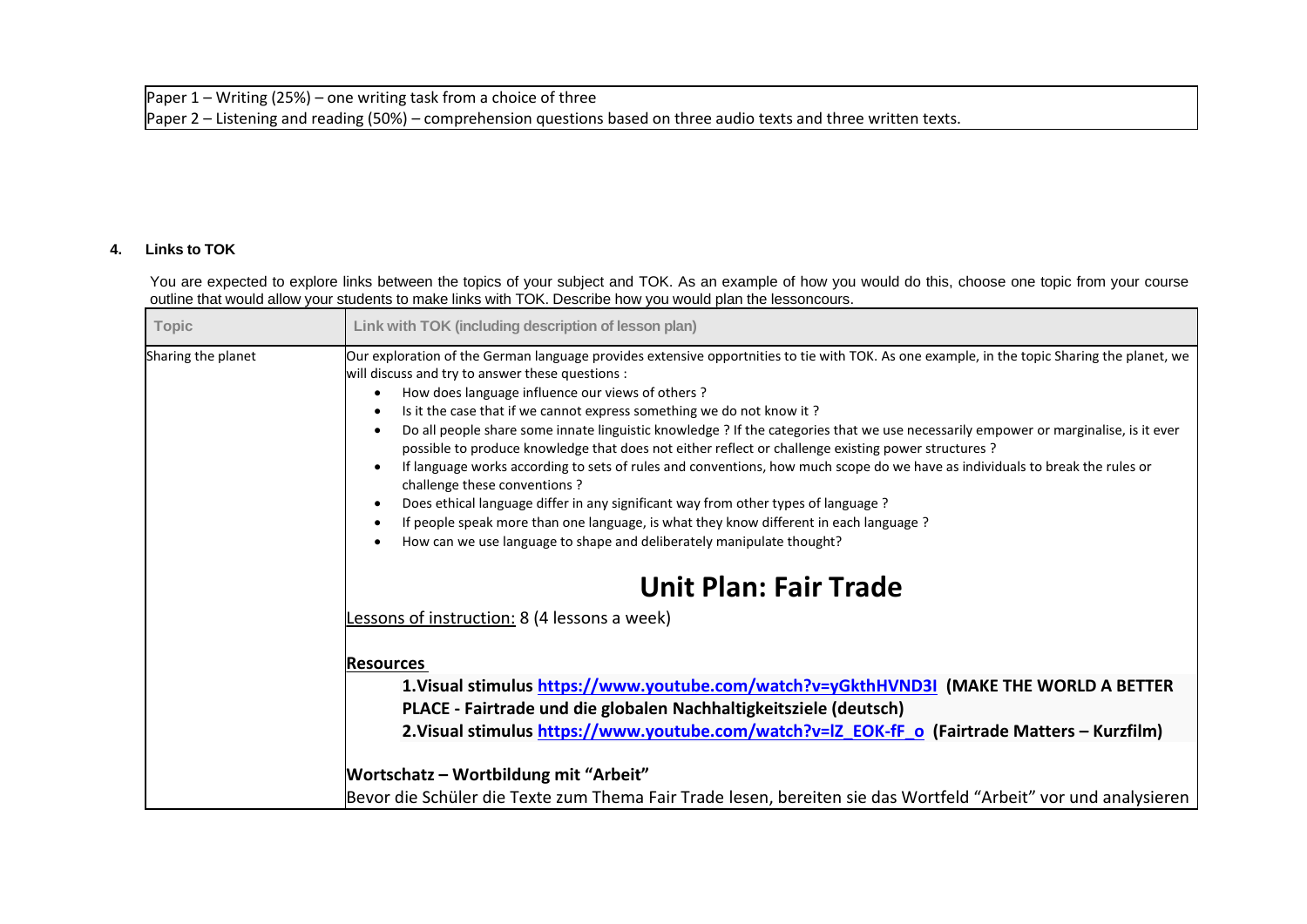| dabei, wie im Deutschen zusammengesetzte Wörter gebildet werden.                                                                      |
|---------------------------------------------------------------------------------------------------------------------------------------|
| Z.B. die Arbeitsagentur, der Arbeitsplatz, die Kinderarbeit, die Hausarbeit, arbeitslos                                               |
| Vocabulary – word formation with the word "Arbeit" – students prepare the mind map and analyze the system                             |
| of word formation in German language                                                                                                  |
|                                                                                                                                       |
| <b>PRTSCHATZ - WORTBILDUNG MIT "ARBEIT</b>                                                                                            |
| - Arbeite                                                                                                                             |
| b zur Sicherh<br>sann nicht sebeite<br>di woman ai                                                                                    |
|                                                                                                                                       |
| vall nicht arbei                                                                                                                      |
| a UMCEF engaginn sich dagegen<br>b. Wenn man rour ein paar Toge in                                                                    |
| of exam Bacernho<br>Putzen, bürgert, stauben ma                                                                                       |
| Vicht von einer Maschine hergestellt<br>g Abvechsend vormittags, nachmittags, nachts art                                              |
| Werin man ein Loch im T-Shirt repaneren will                                                                                          |
|                                                                                                                                       |
|                                                                                                                                       |
|                                                                                                                                       |
|                                                                                                                                       |
| <b>Questions:</b>                                                                                                                     |
| 1. Was ist Fair Trade? Kennen Sie den Begriff?                                                                                        |
| 2. Wo gibt es heute noch Kinderarbeit?<br>3. CAS: Weiterdenken Welche der folgenden Produkte gibt es heute aus fairem Handel: Blumen, |
| Fruchtsaft, Fußbälle, Honig, Jeans, Kerzen Lederwaren, Nüsse, Reis, Schmuck, Schokolade, Tee, Wein,                                   |
| Zucker?                                                                                                                               |
|                                                                                                                                       |
|                                                                                                                                       |
| <b>Classroom Activities:</b>                                                                                                          |
| 1. Look at the visual stimulus and describe your emotions.                                                                            |
| 2. Read the article about Fair Trade and answer questions:                                                                            |
| Was ist für die Autorin das größte Problem mit der Schokolade?<br>a)                                                                  |
| Welche Missstände warden bei der Kinderarbeit erwähnt?<br>b)                                                                          |
| Welche Merkmale einer normalen Kindheit fehlen bei allen Kindern auf den Plantagen?<br>C)                                             |
| Wer betreibt eine typische Kakaoplantage?<br>d)                                                                                       |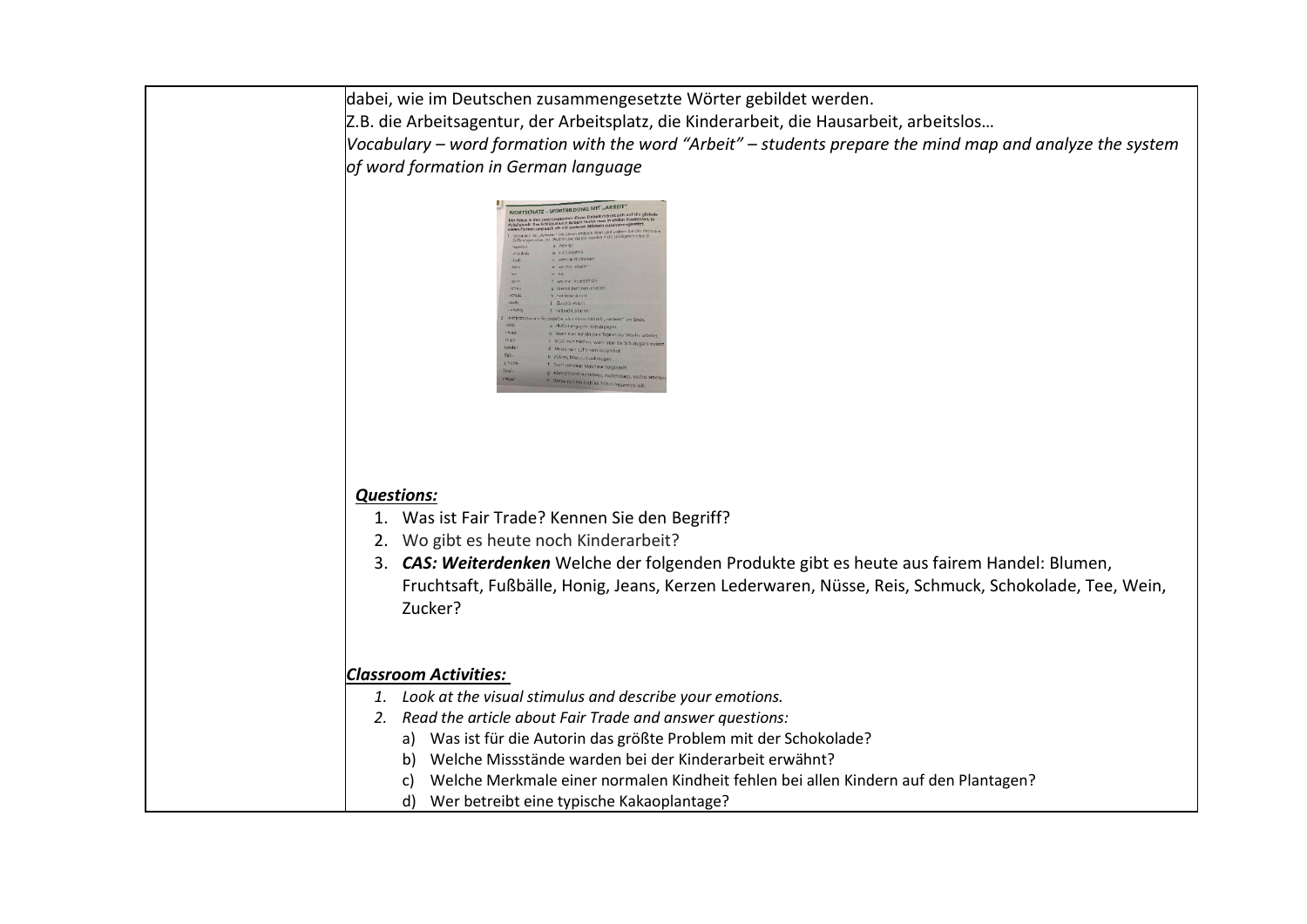

**5. Approaches to learning**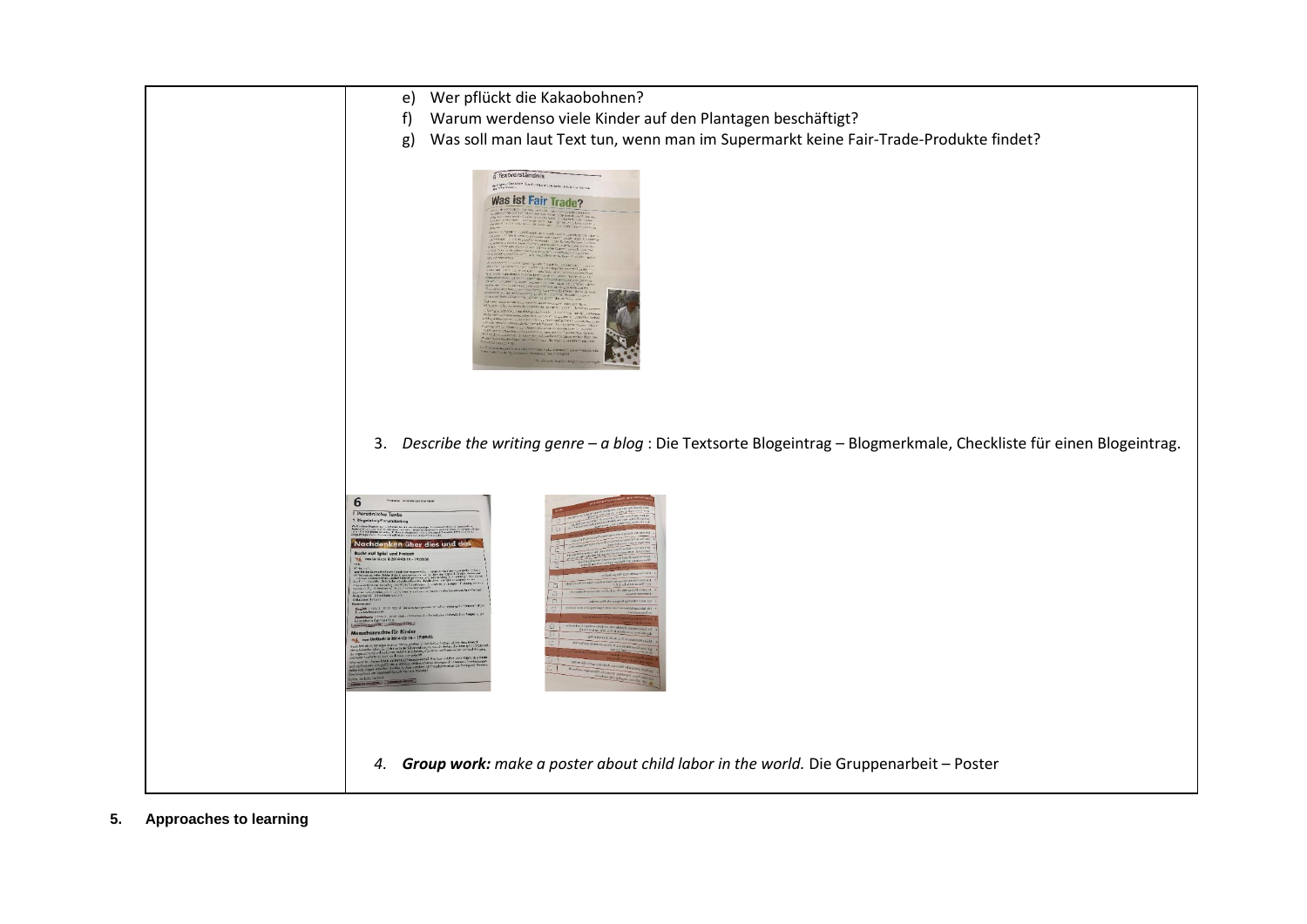Every IB course should contribute to the development of students' approaches to learning skills. As an example of how you would do this, choose one topic from your outline that would allow your students to specifically develop one or more of these skill categories (thinking, communication, social, self-management or research).

| Topic               | Contribution to the development of students' approaches to learning skills (including one or more skill category)                                                                                                                                                                                                                                                                                                                                                                                                                                                                                                                                                                                       |
|---------------------|---------------------------------------------------------------------------------------------------------------------------------------------------------------------------------------------------------------------------------------------------------------------------------------------------------------------------------------------------------------------------------------------------------------------------------------------------------------------------------------------------------------------------------------------------------------------------------------------------------------------------------------------------------------------------------------------------------|
| Social organisation | As we explore the German educational system, we will see many similarities with our own approach to education, and several notable<br>differences. As a writing assignment, students will complete a research project about students' exchange programme. Students will be guided<br>through the research process to ensure that they have a good plan, that they explore variety of sources in the target language and they find<br>appropriate material to include. They will be coached on correct attribution of sources and how to use the source information without<br>plagiarising. The end result will be a presentation about students' exchange programmes, its advantages and disavantages. |

#### **6. International mindedness**

Every IB course should contribute to the development of international-mindedness in students. As an example of how you would do this, choose one topic from your outline that would allow your students to analyse it from different cultural perspectives. Briefly explain the reason for your choice and what resources you will use to achieve this goal.

| <b>Topic</b>       | Contribution to the development of international mindedness (including resources you will use)                                                                                                                                                                                                                                                                                                                                                                                                                                                   |
|--------------------|--------------------------------------------------------------------------------------------------------------------------------------------------------------------------------------------------------------------------------------------------------------------------------------------------------------------------------------------------------------------------------------------------------------------------------------------------------------------------------------------------------------------------------------------------|
| Sharing the planet | In particular, we will discuss the rise of migration in Europe and its consequences. We will have many authentic, timely resources which talk<br>about the reception of immigrants in European countries. We will talk about the role of terrorism, assimilation of immigrants and the future<br>plans. The students will compare the realtionship of that Germany has to the immigrants with those of other countries. Students will be able<br>to see that our countries and cultures share similar problems and prejudices thay have to face. |

#### **7. Development of the IB learner profile**

Through the course it is also expected that students will develop the attributes of the IB learner profile. As an example of how you would do this, choose one topic from your course outline and explain how the contents and related skills would pursue the development of any attribute(s) of the IB learner profile that you will identify.

| Topic      | Contribution to the development of the attribute(s) of the IB learner profile                                                     |
|------------|-----------------------------------------------------------------------------------------------------------------------------------|
| Identities | Open-minded – students will begin to think about their own cultures and look how the perspectives, values and traditions of other |